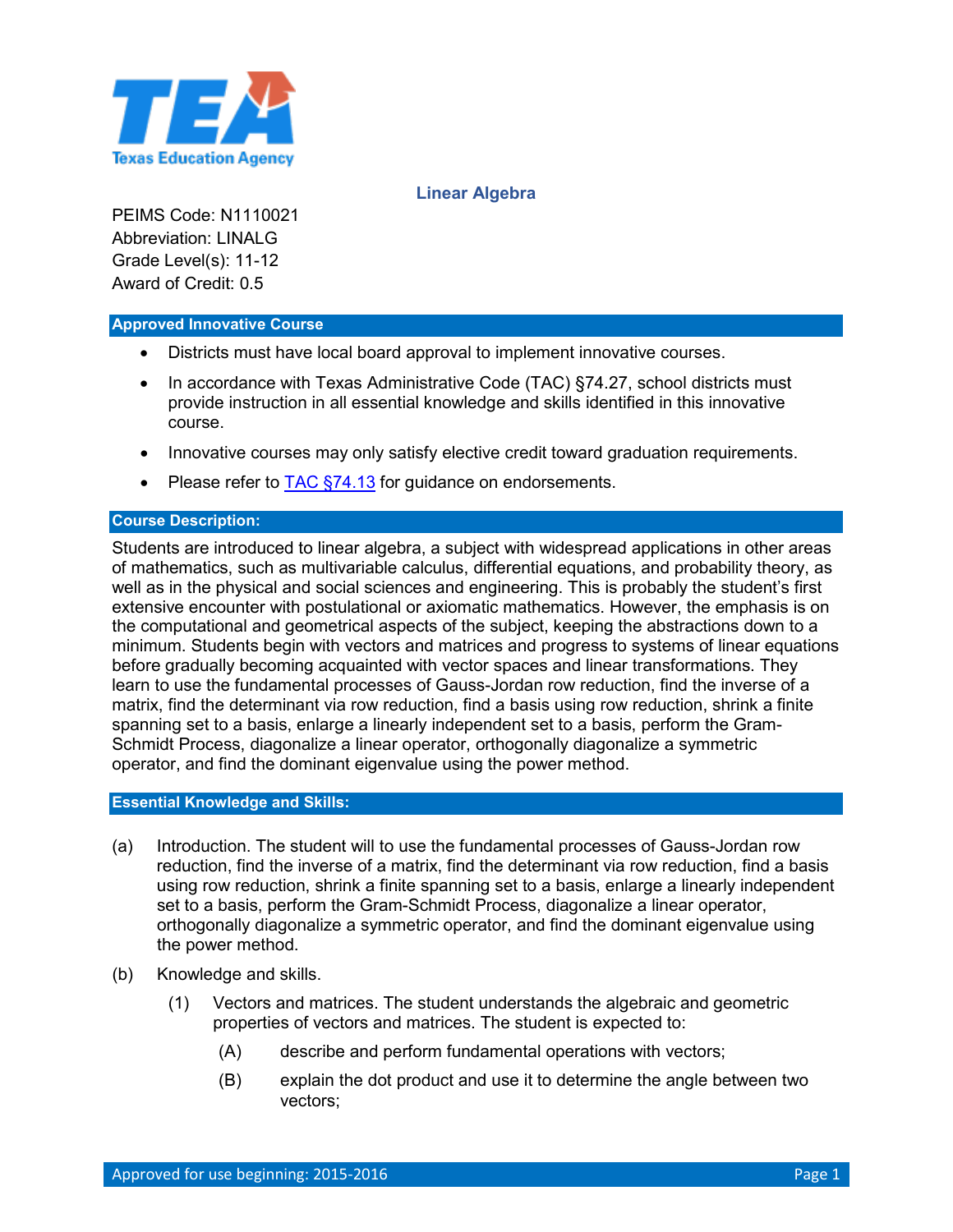

- (C) use the concept of the projection of a vector to decompose the vector into two components;
- (D) identify direct proof, proof by contrapositive, proof by contradiction, and proof by induction;
- (E) explain how to negate statements with quantifiers and connectives;
- (F) discuss how to disprove a statement;
- (G) describe and perform fundamental operations using matrices;
- (H) identify the transpose of a matrix and symmetric and skew-symmetric matrices; and
- (I) discuss and perform matrix multiplication and raising square matrices to powers.
- (2) Systems of linear equations. The student uses properties of a matrix to gain additional information about a system of linear equations. The student is expected to:
	- (A) solve systems of linear equations using Gauss-Jordan row reduction;
	- (B) explain the three row operations of Gauss-Jordan row reduction;
	- (C) identify inconsistent systems and systems with infinite solution sets;
	- (D) discuss the reduced echelon form of a matrix;
	- (E) determine the rank of a matrix;
	- (F) define a homogeneous system;
	- (G) distinguish between the trivial and nontrivial solutions of a homogeneous system;
	- (H) determine whether a vector is a linear combination of a given set of vectors;
	- (I) explain what it means for a vector to be in the row space of a matrix;
	- (J) find the multiplicative inverse of a square matrix (if it exists) using row reduction; and
	- (K) express a nonsingular matrix as a product of elementary matrices.
- (3) Determinants. The student uses the determinant function to gain information about a corresponding matrix. The student is expected to:
	- (A) compute determinant of a 2 x 2 matrix (if possible) and a 3 x 3 matrix using the "basket weaving" technique;
	- (B) calculate the determinant of a 3 x 3 matrix using the method of row reduction;
	- (C) use cofactor expansion and the adjoint to calculate determinants;
	- (D) compare determining the inverse of a matrix using row reduction and using the adjoint;
	- (E) solve a linear system using Cramer's Rule;
	- (F) discuss geometric uses of the determinant;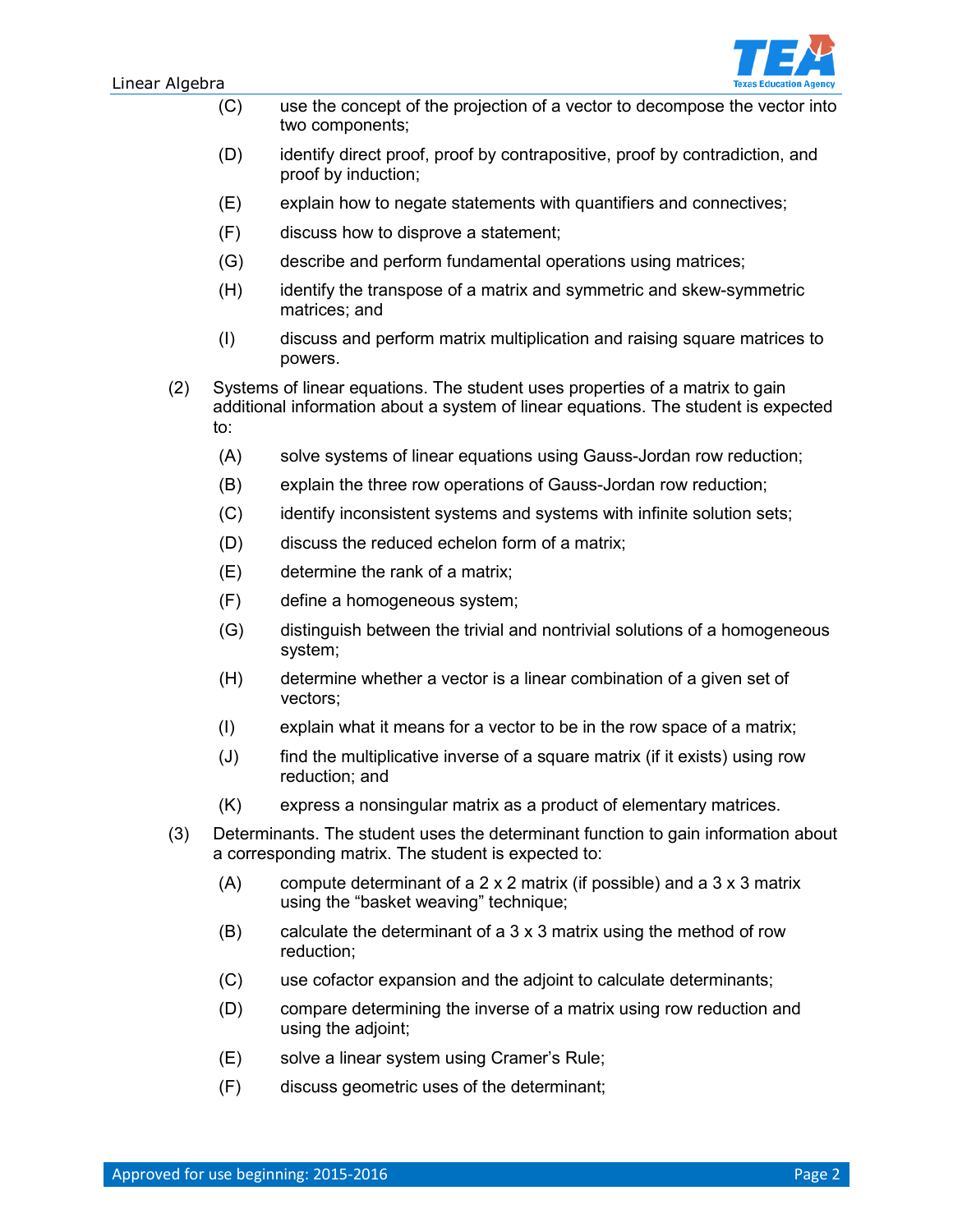

- (G) decide whether a homogeneous system has a nontrivial solution after calculating the determinant; and
- (H) determine the adjoint matrix of a given matrix.
- (4) Vector spaces. The student understands the algebraic structure that defines a vector space. The student is expected to:
	- (A) discuss the meaning and properties of a vector space;
	- (B) determine whether a given set and operation meet the criteria to be called a vector space;
	- (C) explain the meaning of a subspace and determine whether a given subset is also a subspace;
	- (D) identify the meanings of linear combination and span;
	- (E) determine a simplified expression for all vectors in a span using the row space method;
	- (F) determine whether a subset of a vector space is linearly independent or dependent;
	- (G) discuss equivalent conditions for a subset of a vector space to be linearly independent or dependent;
	- $(H)$  find a redundant vector in a given linearly dependent set;
	- (I) given a basis of a finite dimensional vector space, give the vector's dimension;
	- (J) find a basis for a subspace using the row reduction method;
	- (K) enlarge a linearly independent subset of a vector space to form a basis;
	- (L) shrink a finite spanning set to a basis;
	- (M) find the coordinates of a vector with respect to an ordered basis; and
	- (N) calculate the transition matrix between ordered bases of a subspace.
- (5) Linear transformations. The student explores linear transformations of vector spaces and the relationships between transformations and matrices. The student is expected to:
	- (A) determine whether a mapping or function from one vector space to another is a linear transformation;
	- (B) explain the meaning of a linear operator and give geometric examples;
	- (C) find the matrix for a given linear transformation with respect to the standard basis;
	- (D) determine the matrix for a given linear operator with respect to the given basis;
	- (E) find the kernel and range for a given linear transformation;
	- (F) discuss the relationship between the dimension of a vector space and the dimensions of the kernel and range of the linear transformation operating on that vector space;
	- (G) distinguish between one-to-one and onto linear transformations;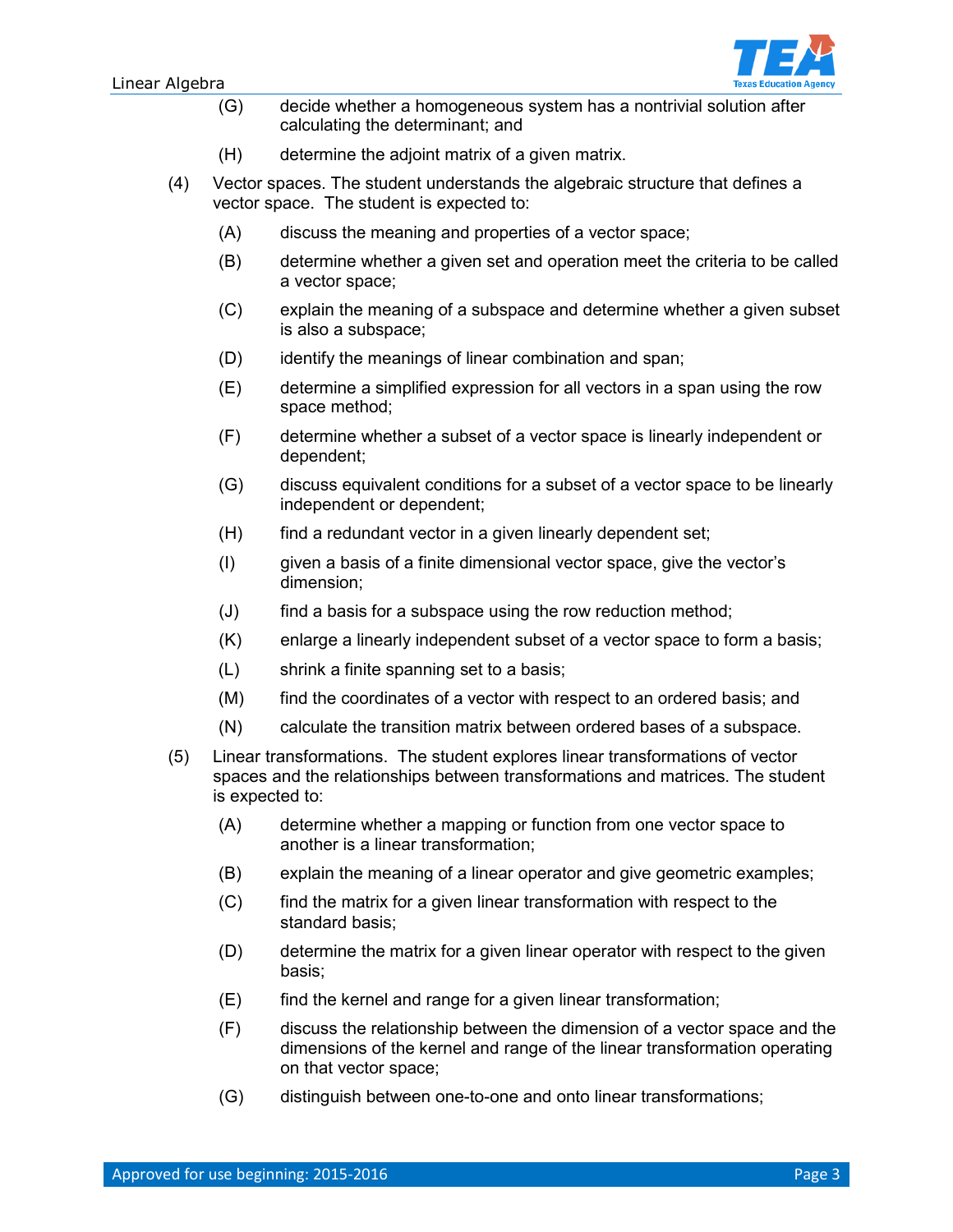

- (H) identify the term isomorphism;
- (I) find an orthogonal basis for a subspace of *R<sup>n</sup>* using the Gram-Schmidt process;
- (J) explain how to determine whether a square nonsingular matrix is orthogonal; and
- (K) identify the orthogonal complement of a subspace of *R<sup>n</sup>* .
- (6) Eigenvalues and eigenvectors. The student explores the role of eigenvectors when analyzing certain matrices. The student is expected to:
	- (A) identify the terms eigenvalue and eigenvector;
	- (B) find the eigenvalues for a linear operator in  $\mathbb{R}^3$  and the solution set of eigenvectors for each eigenvalue;
	- (C) determine the characteristic polynomial of an *n* x *n* matrix;
	- (D) show that a linear operator is diagonalizable;
	- (E) explain how diagonalization relates to find large powers of an *n* x *n* matrix; and
	- (F) describe the steps in the process of orthogonally diagonalizing a symmetric operator.
- (7) Applications. The student explores additional applications of matrices to topics outside of the standard linear algebra curriculum. The student is expected to:
	- $(A)$  find the adjacency matrix for a graph or digraph;
	- (B) calculate the number of paths between two points of a graph having length *n* using the adjacency matrix;
	- (C) determine the line of best fit or quadratic least squares polynomial given a set of data points;
	- (D) predict the future state of an interdependent system using Markov chains on a set of data;
	- (E) identify long-term trends in the form of a steady-state vector through the use of Markov chains;
	- (F) describe how matrix inverses can be used in Hill Substitution to encode and decode textual information;
	- (G) use coordinatization to rotate the coordinate axis and simplify the equations of conic sections; and
	- (H) diagonalize the matrix for any given quadratic forms so that the expression contains no mixed-product terms, only square ones.

**Recommended Resources and Materials:** 

*Andrilli, S., & Hecker, D. (2010). Elementary linear algebra (4th ed.). Amsterdam: Elsevier Academic Press.*

*Bretscher, O. (2004). Linear algebra with applications (3rd ed.). Upper Saddle River, N.J.: Pearson, Prentice Hall.*